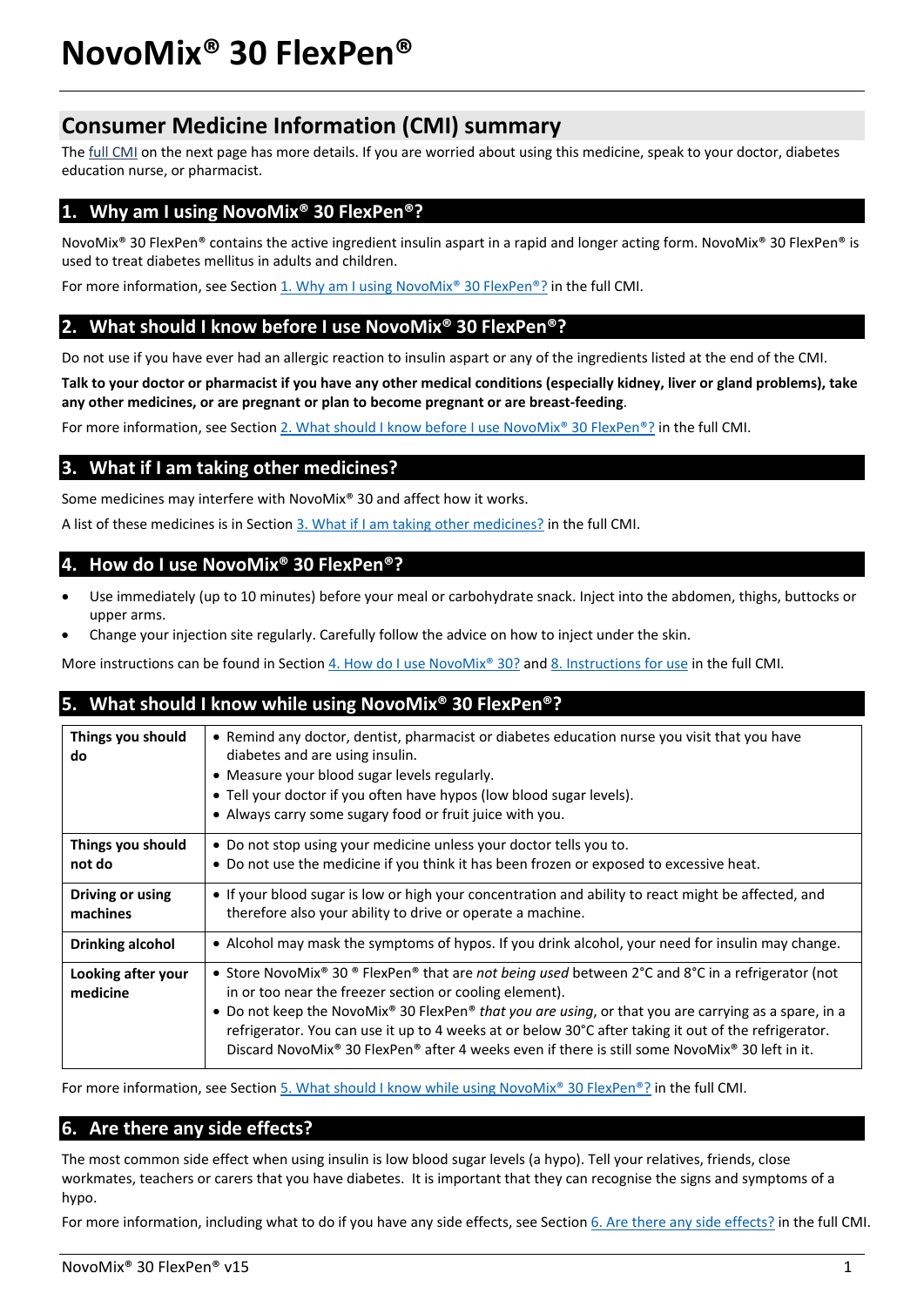# <span id="page-1-0"></span>**NovoMix® 30 FlexPen®**

**Active ingredient(s):** *30% soluble insulin aspart and 70% insulin aspart crystallised with protamine*

# **Consumer Medicine Information (CMI)**

This leaflet provides important information about using NovoMix® 30 FlexPen®. **You should also speak to your doctor, diabetes education nurse or pharmacist if you would like further information or if you have any concerns or questions about using NovoMix® 30 FlexPen®.**

## **Where to find information in this leaflet:**

- 1. Why am I using NovoMix<sup>®</sup> 30 FlexPen<sup>®</sup>?
- 2. What should I know before I use NovoMix<sup>®</sup> 30 [FlexPen®?](#page-1-1)
- 3. [What if I am taking other medicines?](#page-2-0)
- 4. How do I use NovoMix<sup>®</sup> 30 FlexPen<sup>®</sup>?
- 5. What should I know while using NovoMix<sup>®</sup> 30 [FlexPen®?](#page-4-0)
- 6. [Are there any side effects?](#page-5-0)
- 7. [Product details](#page-6-0)

# <span id="page-1-2"></span>**1. Why am I using NovoMix® 30 FlexPen®?**

**The insulin aspart (rys), or "NovoMix® 30", in NovoMix® 30 FlexPen® is a mixture of rapid- and longer-acting insulin.**

**NovoMix® 30 FlexPen® is used to treat diabetes mellitus.** Diabetes mellitus is a condition where your pancreas does not produce enough insulin to control your blood sugar (glucose) level. Extra insulin is therefore needed.

There are two types of diabetes mellitus:

- Type 1 diabetes
- Type 2 diabetes

Patients with type 1 diabetes always require insulin to control their blood sugar levels.

Some patients with type 2 diabetes may also require insulin after initial treatment with diet, exercise and tablets.

*NovoMix*® *30* lowers your blood sugar level after injection. When injected under your skin, NovoMix® 30 has a faster onset of action than soluble human insulin. It takes effect within 10 to 20 minutes. The maximum effect will occur between 1-4 hours after injection and the effect may last for up to 24 hours.

As with all insulins, the duration of action will vary according to the dose, injection site, blood flow, temperature and level of physical activity.

*NovoMix® 30* is a pre-mixed neutral suspension consisting of rapid-acting insulin aspart (rys) (30%) and longer-acting protamine insulin aspart (rys) (70%).

*FlexPen®* is a pre-filled dial-a-dose insulin pen able to deliver from 1 to 60 units in increments of 1 unit.

NovoMix® 30 FlexPen® can be used alone, or together with other medicines, for treating diabetes.

NovoMix® 30 is not addictive.

NovoMix® 30 FlexPen® is available only with a doctor's prescription.

# <span id="page-1-1"></span>**2. What should I know before I use NovoMix® 30 FlexPen®?**

## **Warnings**

**If you are blind or have poor eyesight and cannot read the dose counter on the pen, do not use this pen without help.** Get help from a person with good eyesight who is trained to use NovoMix® 30 FlexPen®.

## **Do not use NovoMix® 30 if:**

• you are allergic to a medicine containing insulin, or any of the ingredients listed at the end of this leaflet.

Always check the ingredients to make sure you can use this medicine.

Some of the symptoms of an allergic reaction may include:

- redness, swelling, rash and itching at the injection site
- rash, itching or hives on the skin
- shortness of breath
- wheezing or difficulty breathing
- swelling of the face, lips, tongue or other parts of the body.
- you are experiencing a low blood sugar level (a "hypo") when the dose is due. If you have a lot of hypos discuss appropriate treatment with your doctor.
- the expiry date printed on the pack has passed, or if the packaging is torn or shows signs of tampering. If it has expired or is damaged, return it to your pharmacist for disposal.

## **Check with your doctor or pharmacist if you:**

- have any other medical conditions such as kidney or liver problems, adrenal, pituitary or thyroid gland problems
- take any medicines for any other condition.

During treatment, you may be at risk of developing certain side effects. It is important you understand these risks and how to monitor for them. See additional information under Section [6. Are there any side effects?](#page-5-0)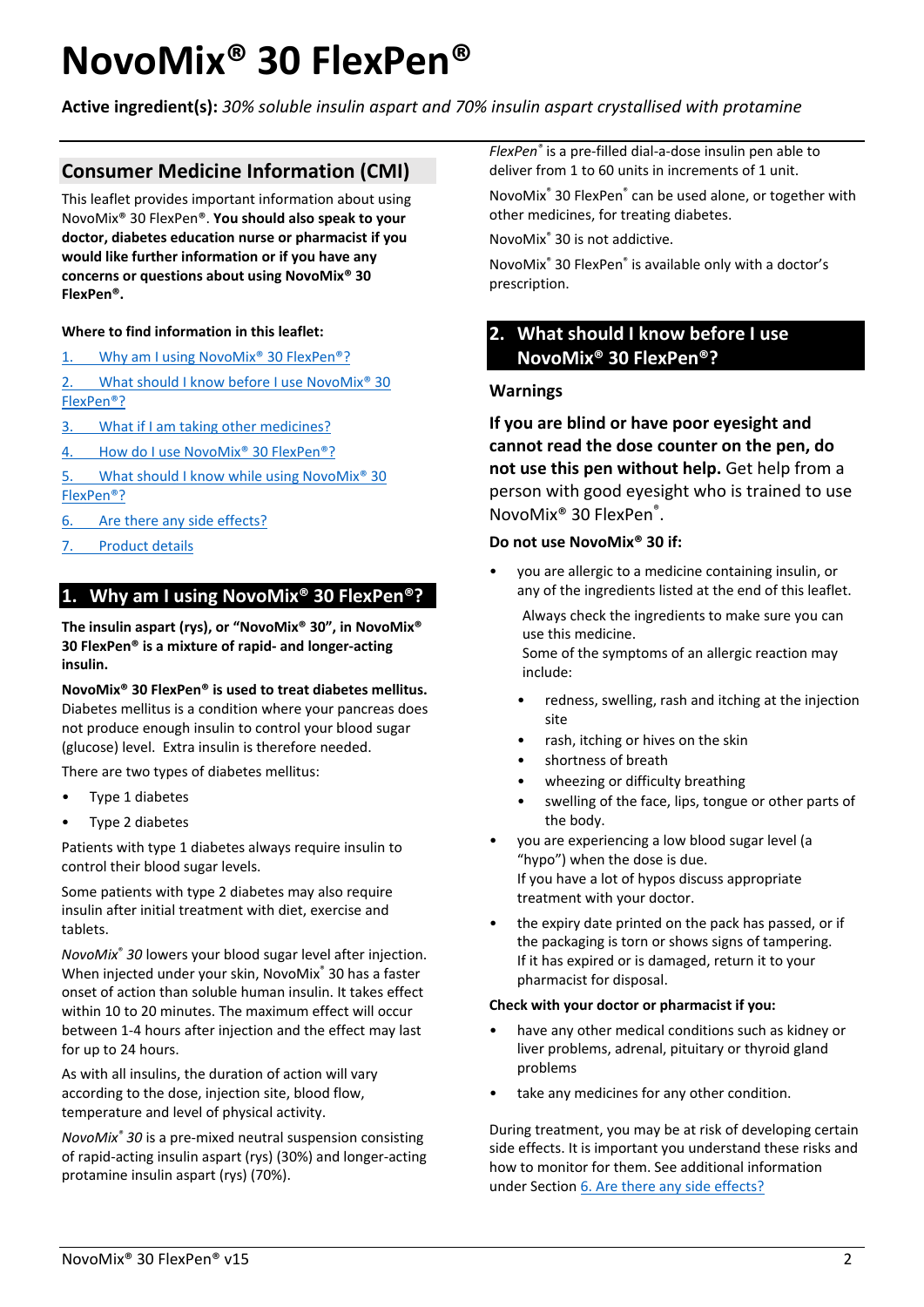# **Pregnancy and breast-feeding**

Check with your doctor if you are pregnant or intend to become pregnant.

Pregnancy may make managing your diabetes more difficult. Insulin needs usually decrease during the first three months of pregnancy and increase during the last six months. Your doctor can discuss with you the risks and benefits involved.

Talk to your doctor if you are breast-feeding or intend to breastfeed.

There are no restrictions on treatment with NovoMix® 30 during breast-feeding.

# **Heart disease or stroke history**

Inform your doctor as soon as possible if you experience signs of heart failure such as unusual shortness of breath or rapid increase in weight or localised swelling (oedema). Some patients with long-standing type 2 diabetes mellitus and heart disease or previous stroke who are treated with thiazolidinediones in combination with insulin may develop heart failure.

# <span id="page-2-0"></span>**3. What if I am taking other medicines?**

Tell your doctor or pharmacist if you are taking any other medicines, including any medicines, vitamins or supplements that you buy without a prescription from your pharmacy, supermarket or health food shop.

#### **Some medicines and NovoMix® 30 may interfere with each other.**

This may mean that your insulin dose has to change.

#### **Medicines that may cause your blood sugar to fall (hypoglycaemia):**

- other medicines used to treat type 2 diabetes
- monoamine oxidase inhibitors (MAOI) used for the treatment of depression
- alpha blockers used to treat high blood pressure and to relieve difficulty in passing urine caused by an enlarged prostate
- non-selective beta blockers -used to treat high blood pressure and certain heart conditions which may also mask the symptoms of hypoglycaemia and delay recovery from hypoglycaemia
- ACE inhibitors used to treat high blood pressure, certain heart conditions or elevated protein/albumin in the urine
- salicylates e.g. aspirin used to relieve pain and lower fever
- anabolic steroids used to promote growth
- sulfonamides used to treat bacterial infections
- quinine used to treat malaria and relieve muscle cramps
- quinidine used to treat heart problems.

## **Medicines that may cause your blood sugar to rise (hyperglycaemia):**

• glucocorticoids (except when applied locally) – used to treat inflammatory conditions

- oral contraceptives ("the pill") used for birth control
- thiazides used to treat high blood pressure or fluid retention (oedema)
- thyroid hormones used to treat malfunction of the thyroid gland
- sympathomimetics such as salbutamol or terbutaline used to treat asthma
- growth hormone used to treat growth disorders
- danazol used to treat endometriosis, menorrhagia, fibrocystic breast disease and hereditary angioedema
- oxymetholone used to treat certain blood disorders
- diazoxide used to treat high blood pressure
- nicotinic acid used to treat high cholesterol levels in the blood
- asparaginase used to treat leukaemia and lymph gland tumours.

#### **Medicines that may cause your blood sugar to rise or fall:**

- octreotide used to treat gastrointestinal endocrine tumours and enlargement of parts of the body (e.g. hands, feet, head) caused by abnormal growth hormone levels
- lanreotide used to treat enlargement of parts of the body (e.g. hands, feet, head) caused by abnormal hormone levels.

**Check with your doctor or pharmacist if you are not sure about what medicines, vitamins or supplements you are taking and if these affect NovoMix® 30.**

# <span id="page-2-1"></span>**4. How do I use NovoMix® 30 FlexPen®?**

**Your doctor, diabetes education nurse or pharmacist will have given you advice on how to use your medicine. Carefully follow all the directions.** They may differ from the information contained in this leaflet.

Your doctor may also want you to use another insulin such as Protaphane® or Levemir®.

#### **Any change in dose or type of insulin should be made cautiously and only under medical supervision.**

If you change the type of insulin that you use, you may have to use more or less than before. This may happen with the first dose or over a period of time.

## **How much to use**

Your doctor or diabetes education nurse will tell you how much of this medicine you need to use each day.

It is very important that you manage your diabetes carefully. Too much or too little insulin can cause serious effects.

## **When to use NovoMix® 30 FlexPen®**

NovoMix® 30 is normally used immediately (up to 10 minutes) before your meal. When necessary NovoMix® 30 may be used immediately after the meal.

# **How to use NovoMix® 30 FlexPen®**

Inject NovoMix® 30 under the skin (subcutaneous injection) as shown to you by your doctor or diabetes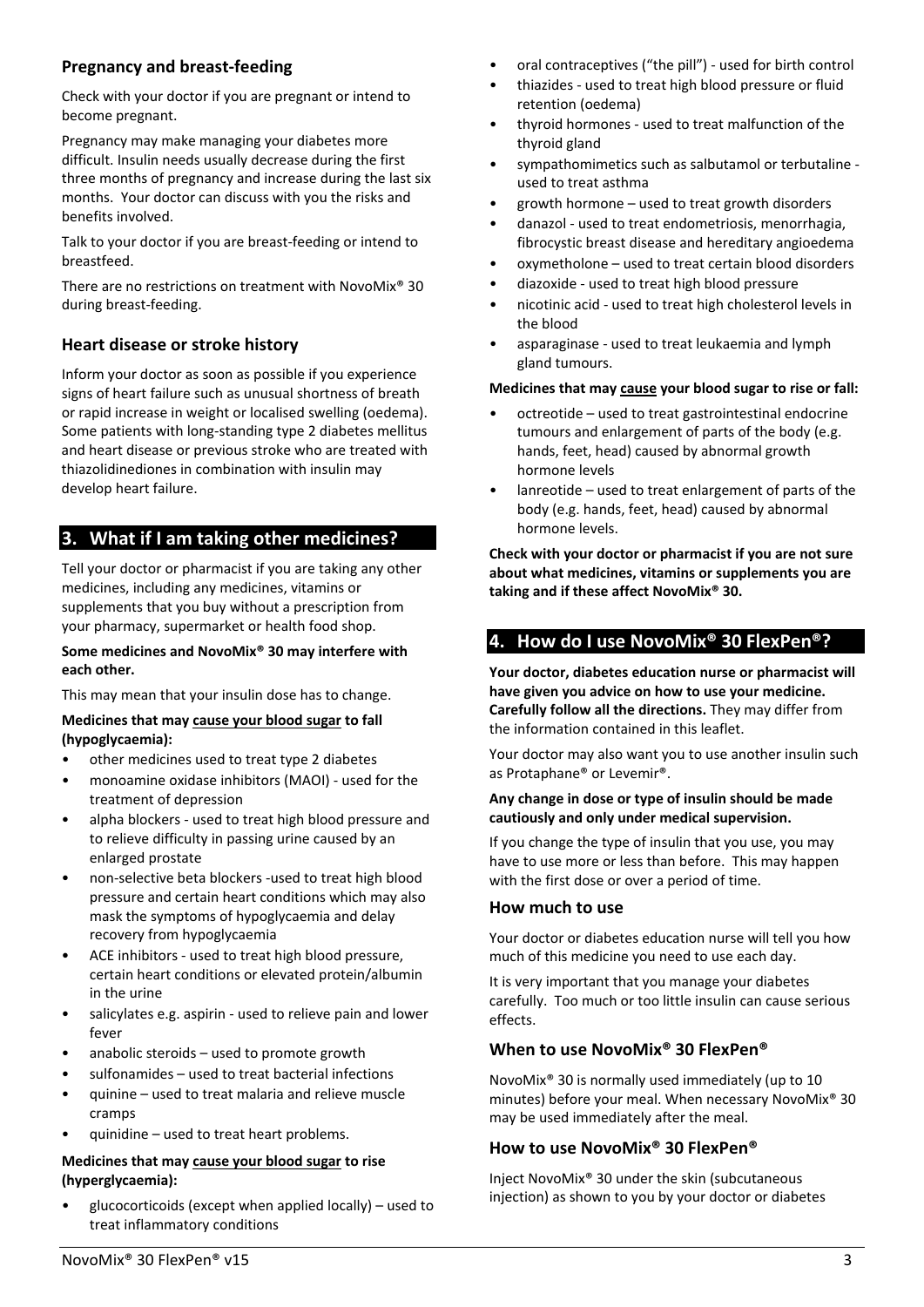education nurse. Never inject NovoMix® 30 into a vein or muscle.

NovoMix® 30 may be injected into the abdomen, thighs, buttocks or upper arms.

Remember to change your injection site regularly as shown to you by your doctor or diabetes education nurse. Take care not to drop or knock NovoMix® 30 FlexPen®. Do not use NovoMix® 30 in insulin pumps.

## **Checking your NovoMix® 30 FlexPen®:**

Check your NovoMix® 30 FlexPen® before each preparation and injection. Make sure you are using the correct type and strength of insulin.

Do not use NovoMix® 30 FlexPen® if the medicine contains clumps of material or solid white particles sticking to the bottom or wall of the cartridge after resuspending.

• **Read the instructions printed at the end of this leaflet carefully in order to prepare and handle your NovoMix® 30 FlexPen® correctly**.

## **How long to use it**

Do not stop using NovoMix® 30 FlexPen® unless your doctor tells you to.

# **If you use too much (overdose) - Hypoglycaemia**

Your blood sugar level may become too low (you may experience hypoglycaemia or a "hypo") if you:

- accidentally use too much of this medicine
- have too much or unexpected exercise
- delay eating meals or snacks
- eat too little food
- are ill.

The first symptoms of mild to moderate hypos can come on suddenly. They may include:

- cold sweat, cool pale skin
- fatigue, drowsiness, unusual tiredness and weakness
- nervousness, anxious feeling, tremor, rapid heart beat
- confusion, difficulty concentrating
- excessive hunger

• vision changes

headache, nausea.

## **Always carry some sugary food or fruit juice with you.**

If you experience any of these symptoms of a hypo, immediately eat some sugary food or have a sugary drink, e.g. lollies, biscuits or fruit juice, and measure your blood sugar level.

#### **Tell your relatives, friends, close workmates, teachers or carers that you have diabetes. It is important that they recognise the signs and symptoms of a hypo.**

Make sure they know to give you some sugary food or fruit juice for mild to moderate symptoms of a hypo.

**If you lose consciousness, make sure they know:**

- **to turn you on your side and get medical help immediately**
- **not to give you anything to eat or drink.** This is because you could choke.

An injection of the hormone glucagon may speed up recovery from unconsciousness. This can be given by a

relative, friend, workmate or carer who knows how to give it.

If glucagon is used, eat some sugary food or have a sugary drink as soon as you are conscious again.

If you do not feel better after this, contact your doctor, diabetes education nurse, or the closest hospital.

If you do not respond to glucagon treatment, you will require medical attention.

## **See your doctor if you keep having hypo reactions, or if you have ever become unconscious after using insulin.**

Your insulin dose may need to be changed.

If a severe hypo is not treated, it can cause brain damage and even death.

If you think that you have used too much NovoRapid®, you may need urgent medical attention.

#### **You should immediately:**

- contact your doctor, or
- go to the Accident and Emergency department at your nearest hospital, or
- phone the Poisons Information Centre (**by calling 13 11 26**)**.**

**You should do this even if there are no signs of discomfort or poisoning.** 

## **If you miss a dose – Hyperglycaemia**

**If you forget your insulin dose, test your blood sugar level as soon as possible.**

**If you are not sure what to do, talk to your doctor, diabetes education nurse or pharmacist.**

## **Do not use a double dose of your insulin.**

If it is almost time for your next dose, skip the dose you missed and use your next dose when you are meant to.

Otherwise, use it as soon as you remember – don't forget to eat some carbohydrate within 10 minutes of your injection – and then go back to using it as you would normally.

Your blood sugar levels may become high (hyperglycaemia) if you:

- miss doses of insulin or use less insulin than you need
- have uncontrolled diabetes
- exercise less than usual
- eat more carbohydrates than usual
- are ill or stressed.

High blood sugar levels over a long period of time can lead to too much acid in the blood (diabetic ketoacidosis).

## **Contact your doctor immediately if your blood sugar level is high or you recognise any of the following symptoms.**

Symptoms of mild to moderate hyperglycaemia include:

- drowsy feeling
- flushed face
- thirst, loss of appetite
- fruity odour on the breath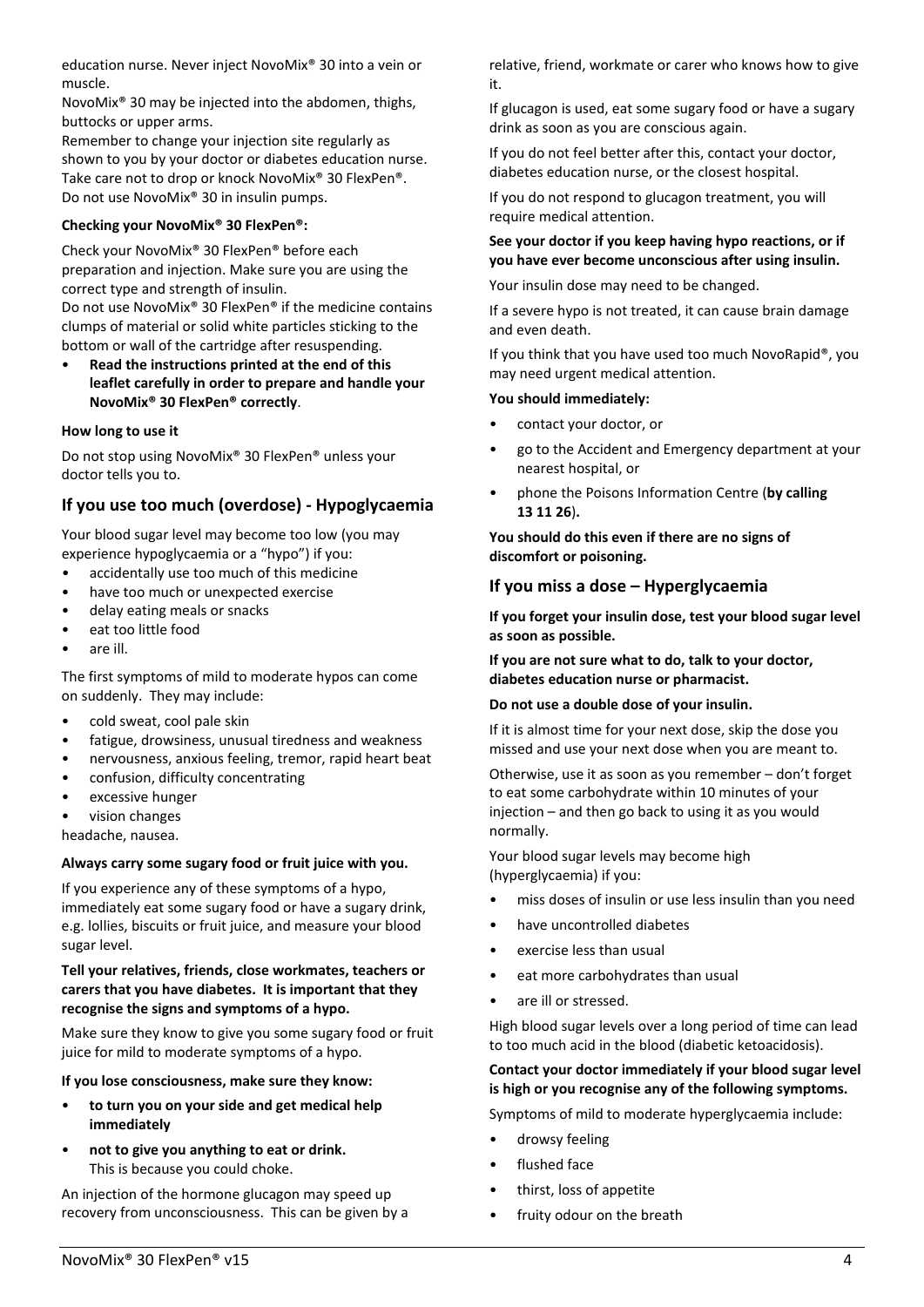- blurred vision
- passing larger amounts of urine than usual
- getting up at night more often than usual to pass urine
- high levels of glucose and acetone in the urine.
- Symptoms of severe hyperglycaemia include:
- heavy breathing
- fast pulse
- nausea, vomiting
- dehydration
- loss of consciousness.

Severe hyperglycaemia can lead to unconsciousness and in extreme cases death if untreated.

Discuss any worries you may have about this with your doctor, diabetes education nurse or pharmacist.

# <span id="page-4-0"></span>**5. What should I know while using NovoMix® 30 FlexPen®?**

# **Things you should do**

**Measure your blood sugar level regularly.**

#### **Make sure all friends, relatives, workmates or carers know that you have diabetes.**

If your child has diabetes it is important to tell their teachers and carers.

#### **Keep using your insulin even if you feel well.**

It helps to control your condition, but does not cure it.

## **Tell your doctor if you often have hypos (low blood sugar levels).**

Your doctor may need to adjust your insulin dose.

## **Always carry some sugary food or fruit juice with you.**

If you experience any of the symptoms of a hypo, immediately eat some sugary food or have a drink, e.g. lollies, biscuits or fruit juice.

#### **Tell your doctor if you have trouble recognising the symptoms of hypos.**

Under certain conditions, the early warning signs of hypos can be different or less obvious. Your doctor may need to adiust your insulin dose.

#### **Remind any doctor, dentist or pharmacist or other health professionals you visit that you have diabetes and are using insulin.**

#### **Tell your doctor, diabetes education nurse or pharmacist if you are travelling.**

Ask them for a letter explaining why you are taking injecting devices with you. Each country you visit will need to see this letter, so you should take several copies.

You may need to inject your insulin and eat your meals at different times because of time differences in and between countries.

You may not be able to get the same type of insulin in the country you are visiting.

Your doctor, diabetes education nurse or pharmacist can provide you with some helpful information.

# **Things you should not do**

**Do not stop using your medicine unless your doctor tells you to.**

**Do not use the medicine if you think it has been frozen or exposed to excessive heat.**

It will not work as well.

**Do not use this medicine to treat any other complaints unless your doctor tells you to.**

**Do not give your medicine to anyone else, even if they have the same condition as you.**

**Do not share needles or pens.**

# **Things to be careful of**

## **Tell your doctor if you are ill.**

Illness, especially with nausea and vomiting, may cause your insulin needs to change. Even if you are not eating, you still require insulin. You and your doctor should design an insulin plan for those times when you are sick.

## **Tell your doctor if you are exercising more than usual.**

Exercise may lower your need for this medicine. Exercise may also speed up the effect of a dose of it, especially if the exercise involves the area of the injection site (e.g. the leg should not be used for injection prior to jogging or running).

## **Tell your doctor if your diet changes.**

Changes in diet may cause your insulin needs to change.

#### **Tell your doctor if you notice any skin changes at the injection site.**

If you inject insulin at the same place, the fatty tissue may shrink (lipoatrophy) or thicken (lipohypertrophy). Lumps under the skin may also be caused by build-up of a protein called amyloid (cutaneous amyloidosis). The insulin may not work very well if you inject into a lumpy, shrunken or thickened area. Change the injection site with each injection to help prevent these skin changes.

**Tell your doctor if you are currently injecting into these affected areas before you start injecting in a different area.** Your doctor may tell you to check your blood sugar more closely, and to adjust your insulin or your other antidiabetic medications dose.

# **Driving or using machines**

#### **Be careful before you drive or use any machines or tools until you know how the insulin affects you.**

If your blood sugar is low or high your concentration and ability to react might be affected, and therefore also your ability to drive or operate a machine. Bear in mind that you could endanger yourself or others. Please ask your doctor whether you can drive a car:

- if you have frequent hypos
- if you find it hard to recognise hypoglycaemia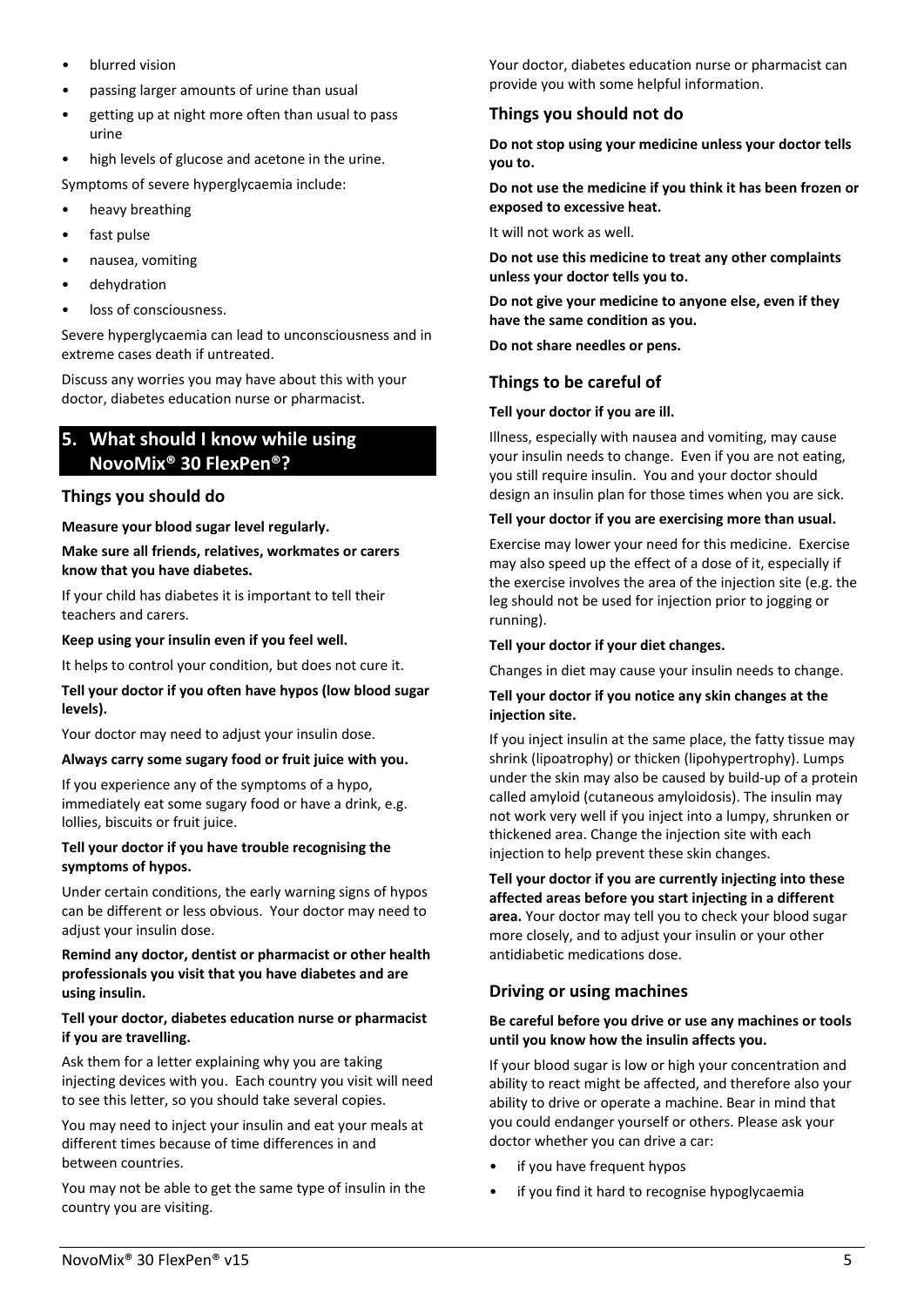# **Drinking alcohol**

#### **Tell your doctor or pharmacist if you drink alcohol.**

Alcohol may mask the symptoms of hypos. If you drink alcohol, your need for insulin may change as your blood sugar level may either rise or fall. Careful monitoring is recommended.

## **Looking after your medicine**

- Store NovoMix® 30 FlexPen® **that are not being used** between 2°C and 8°C in a refrigerator (away from the cooling element).
- Resuspend the insulin in your NovoMix<sup>®</sup> 30 FlexPen<sup>®</sup> whether it is to be used immediately or whether it is to be carried as a spare – upon removing it from the refrigerator.
- Do not keep the NovoMix® 30 FlexPen® **that you are using**, or that you are carrying as a spare, in a refrigerator. You can use it up to 4 weeks at or below 30°C after taking it out of the refrigerator. **Discard NovoMix® 30 FlexPen® after 4 weeks even if there is still some medicine left in it.**
- The medicine in your NovoMix® 30 FlexPen® must not be frozen, or exposed to excessive heat or light. Protect the medicine in NovoMix® 30 FlexPen® from light by keeping the cap on when not in use.
- Never use NovoMix® 30 FlexPen® after the expiry date printed on the label and carton.
- Never use NovoMix® 30 FlexPen® if NovoMix® 30 does not appear white and uniformly cloudy after resuspension.
- Keep it out of reach of children.

# **Disposal of your medicine**

- Discard in-use NovoMix® FlexPen® after 4 weeks even if there is still some NovoMix® left in it.
- Dispose of used needles and syringes safely into a yellow plastic sharps container.

# **Getting rid of any unwanted medicine**

If you no longer need to use this medicine or it is out of date, take it to any pharmacy for safe disposal.

<span id="page-5-0"></span>Do not use this medicine after the expiry date.

# **6. Are there any side effects?**

All medicines can have side effects. If you do experience any side effects, most of them are minor and temporary. However, some side effects may need medical attention.

**Ask your doctor or pharmacist to answer any questions you have. Tell your doctor, diabetes education nurse or pharmacist as soon as possible if you do not feel well while you are using NovoMix® 30 FlexPen®.**

# **Common side effects**

| Less serious side effects                                                                                                                                                                                          | What to do                                                   |
|--------------------------------------------------------------------------------------------------------------------------------------------------------------------------------------------------------------------|--------------------------------------------------------------|
| The most common side effect when<br>using insulin is low blood sugar<br>levels (a hypo).                                                                                                                           | Speak to your<br>doctor,<br>diabetes                         |
| Mild to moderate                                                                                                                                                                                                   | educator or                                                  |
| Other effects:                                                                                                                                                                                                     | pharmacist if<br>you have any of                             |
| pain, redness, hives, bruising,<br>swelling or itching at the<br>injection site.<br>Usually these symptoms                                                                                                         | these less<br>serious side<br>effects and<br>they worry you. |
| disappear within a few weeks<br>during continued use. If you<br>have serious or continuing<br>reactions, you may need to stop<br>using NovoRapid® and use<br>another insulin.<br>a depression or thickening of the | They are usually<br>mild and short-<br>lived.                |
| skin around the injection site<br>(lipodystrophy).                                                                                                                                                                 |                                                              |
| lumps under your skin<br>(cutaneous amyloidosis).                                                                                                                                                                  |                                                              |
| when you first start your insulin<br>treatment you may get visual<br>problems or swollen hands and<br>feet.                                                                                                        |                                                              |

## **Serious side effects**

| Serious side effects                                                                                                                                  | What to do                                                                                                    |
|-------------------------------------------------------------------------------------------------------------------------------------------------------|---------------------------------------------------------------------------------------------------------------|
| Symptoms of severe low blood<br>sugar levels:                                                                                                         | Tell your doctor<br>immediately or                                                                            |
| disorientation<br>seizures, fits or convulsions<br>loss of consciousness.<br>If a severe hypo is not treated, it can<br>cause brain damage and death. | go to Accident<br>and Emergency<br>at your nearest<br>hospital if you<br>notice any of<br>these serious       |
| Other effects:                                                                                                                                        | side effects.                                                                                                 |
| skin rashes over a large part of<br>the body<br>shortness of breath, wheezing<br>swelling of the face, lips or<br>tongue<br>fast pulse<br>sweating.   | You may need<br>urgent medical<br>attention or<br>hospitalisation.<br>These side<br>effects are very<br>rare. |
|                                                                                                                                                       |                                                                                                               |

#### **Tell your doctor if you notice anything else that may be making you feel unwell.**

Other side effects not listed here may occur in some people.

# **Reporting side effects**

After you have received medical advice for any side effects you experience, you can report side effects to the Therapeutic Goods Administration online at [www.tga.gov.au/reporting-problems.](http://www.tga.gov.au/reporting-problems) By reporting side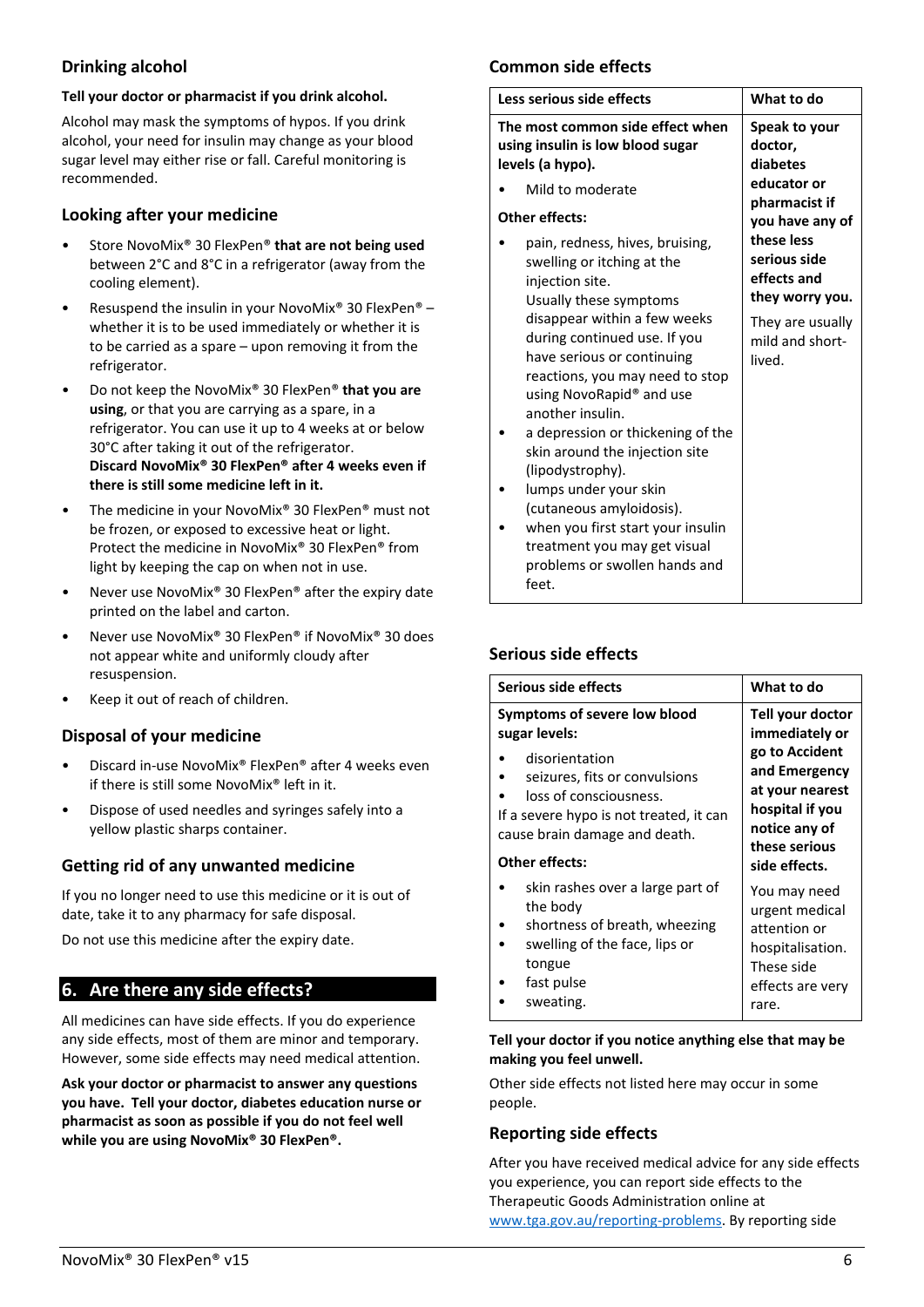effects, you can help provide more information on the safety of this medicine.

# <span id="page-6-0"></span>**7. Product details**

This medicine is only available with a doctor's prescription.

# **What NovoMix® 30 FlexPen® contains**

| <b>Active ingredient</b><br>(main ingredient)      | soluble insulin aspart (rys) and<br>protamine-crystallised insulin<br>aspart (rys) 100 units per mL<br>(100 U/mL) in the ratio of<br>30:70.<br>The abbreviation "rys" indicates the<br>method of genetic engineering used to<br>manufacture this insulin. |
|----------------------------------------------------|-----------------------------------------------------------------------------------------------------------------------------------------------------------------------------------------------------------------------------------------------------------|
| <b>Other ingredients</b><br>(inactive ingredients) | glycerol, phenol, metacresol,<br>zinc chloride, sodium chloride,<br>dibasic sodium phosphate<br>dihydrate, protamine sulfate (a<br>fish product), sodium<br>hydroxide, hydrochloric acid<br>and water for injections                                      |

**Do not take this medicine if you are allergic to any of these ingredients.**

# **What NovoMix® 30 FlexPen® looks like**

NovoMix® 30 is a white, cloudy suspension for subcutaneous injection.

NovoMix® 30 FlexPen® is a 3mL pre-filled glass cartridge contained in a dial-a-dose insulin pen. (AUST R 143166).

# **Who distributes NovoMix® 30 FlexPen®**

NovoMix® 30 FlexPen® is supplied in Australia by:

## **Novo Nordisk Pharmaceuticals Pty Ltd**

Level 3 21 Solent Circuit Baulkham Hills NSW 2153 Australia

NovoMix® 30 FlexPen® is supplied in New Zealand by:

## **Novo Nordisk Pharmaceuticals Ltd.**

58 Richard Pearse Drive Airport Oaks Mangere New Zealand

NovoRapid®, Protaphane® Levemir® and NovoCare® are registered trademarks of Novo Nordisk A/S

This leaflet was prepared on 17 July 2020.

© 2020 Novo Nordisk A/S

## **For further information:**

For further information call the NovoCare® Customer Care Centre on 1800 668 626 (Australia) or 0800 733 737 (New Zealand).

- www.novonordisk.com.au
- www.novonordisk.co.nz

You can also get more information about diabetes and insulin from:

Diabetes Australia:

- freecall helpline 1300 136 588
- www.diabetesaustralia.com.au

Diabetes New Zealand:

• [www.diabetes.org.nz](http://www.diabetes.org.nz/)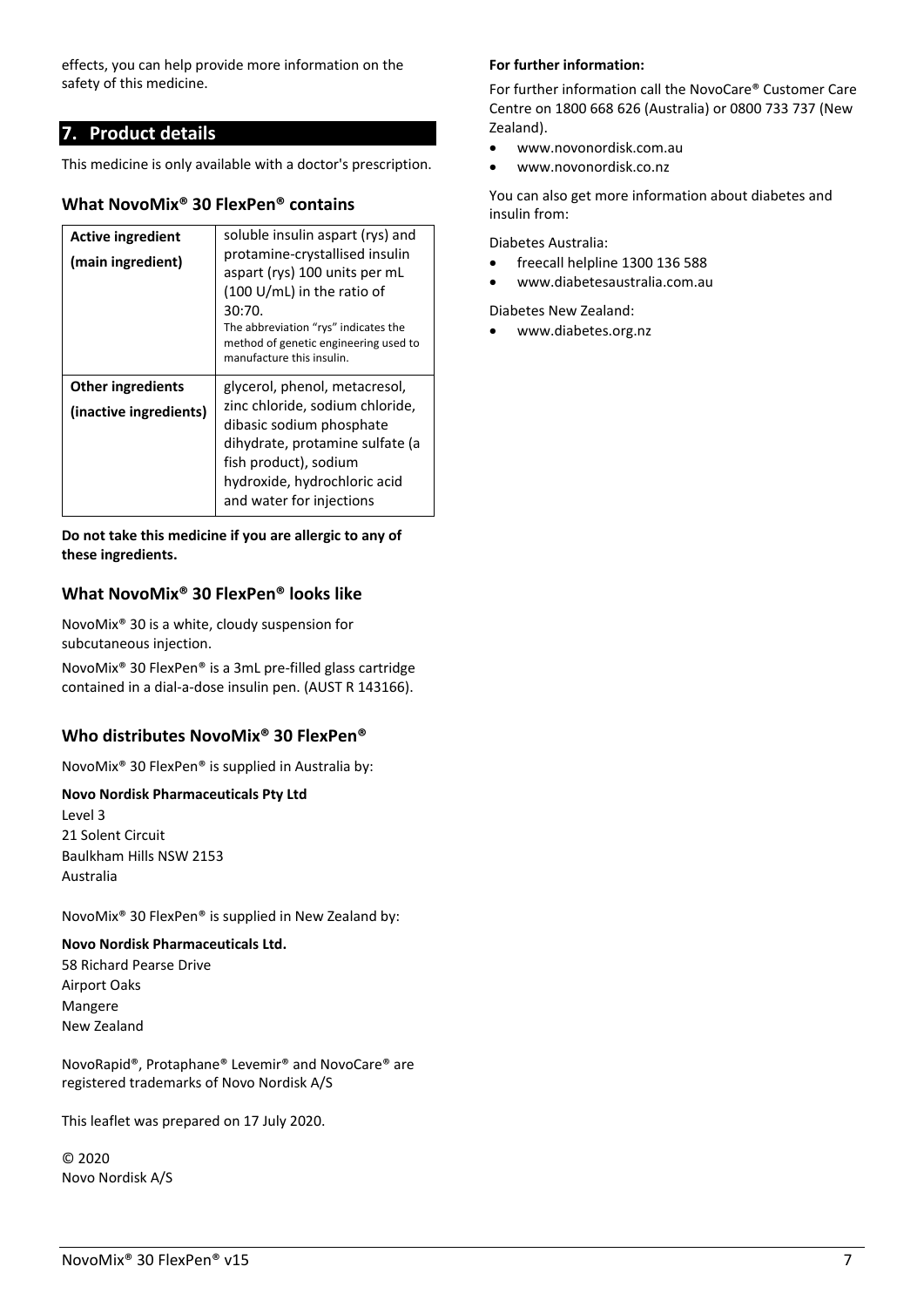# **NovoMix® 30 FlexPen®**

<span id="page-7-0"></span>**Active ingredient(s):** *30% soluble insulin aspart and 70% insulin aspart crystallised with protamine*

# **8. INSTRUCTIONS FOR USE**

## **Introduction**

**Please read the following instructions carefully before using your NovoMix® 30 FlexPen® .** If you do not follow the instructions carefully, you may get too little or too much insulin, which can lead to too high or too low blood sugar levels.

Your NovoMix® FlexPen® is a prefilled, dial-a-dose insulin pen. You can select doses from 1 to 60 units in increments of 1 unit. FlexPen® is designed to be used with NovoFine® disposable needles up to a length of 8 mm.

As a precautionary measure, always carry a spare insulin delivery device in case your FlexPen® is lost or damaged.



## **Caring for your pen**

Your FlexPen<sup>®</sup> must be handled with care. If it is dropped, damaged or crushed, there is a risk of insulin leakage. This may cause inaccurate dosing, which can lead to too high or too low blood sugar levels.

You can clean the exterior of your FlexPen<sup>®</sup> by wiping it with a medicinal swab. Do not soak, wash or lubricate it as this may damage the pen.

Do not refill your FlexPen®.

## **Preparing your NovoMix® 30 FlexPen®**

#### **A**

**Check the name and coloured label of your pen to make sure that it contains the correct type of insulin.** This is especially important if you take more than one type of insulin. If you inject the wrong type of insulin your blood sugar level may get too high or too low.

#### **Every time you use a new pen:**

Let the insulin reach room temperature before you use it.

This makes it easier to resuspend.

Pull off the pen cap (see **A**).



**B** 

#### **Before your first injection with a new FlexPen**® **, you must resuspend the insulin:**

Roll the pen between your palms 10 times – it is important that the pen is kept horizontal.

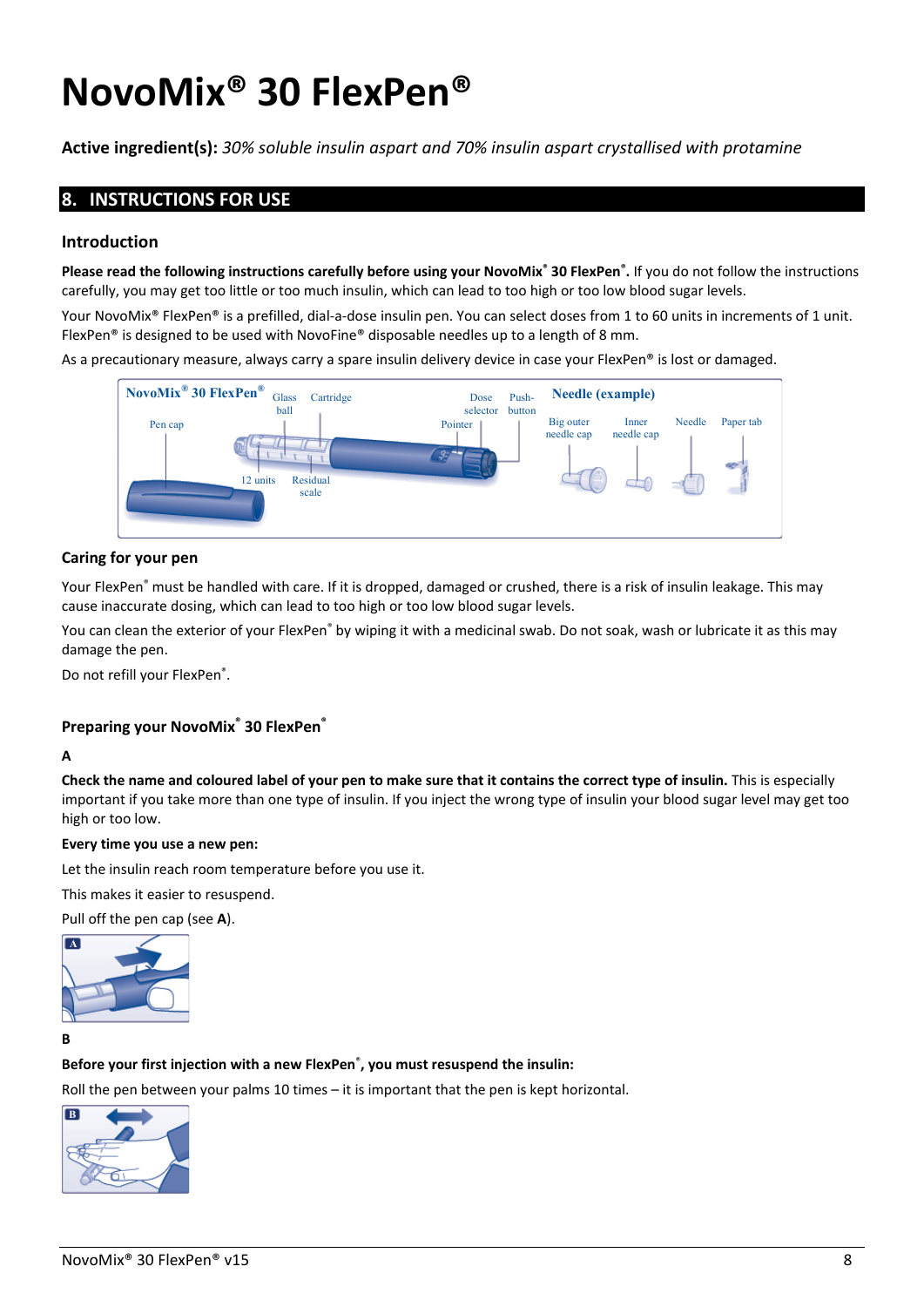## **C**

Then move the pen up and down 10 times between the two positions as shown, so the glass ball moves from one end of the cartridge to the other.



Repeat rolling and moving the pen until the liquid appears uniformly white and cloudy (resuspended).

#### **For every subsequent injection:**

Move the pen up and down between the two positions - as shown in Figure **C** - at least 10 times until the liquid appears uniformly white and cloudy. If the resuspension procedure alone is not enough to give a uniformly white and cloudy liquid, repeat the rolling and moving procedures (see **B** and **C**) until the liquid does appear uniformly white and cloudy.

Always make sure that you have resuspended the insulin prior to each injection. This reduces the risk of too high or too low blood sugar levels occuring. After you have resuspended the insulin, complete all the following steps of injection without delay.

 $\triangle$  Always check there are at least 12 units of insulin left in the cartridge to allow resuspension. If there are fewer than 12 units left, use a new FlexPen®.

#### **Attaching a needle**

#### **D**

Remove the paper tab from a new disposable needle.



Screw the needle straight and tightly onto your FlexPen<sup>®</sup>.

#### **E**

Pull off the big outer needle cap and keep it for later.



#### **F**

Pull off the inner needle cap and dispose of it. Never try to put the inner needle cap back on the needle. You may stick yourself with the needle.



- $\triangle$  Always use a new needle for each injection. This reduces the risk of contamination, infection, leakage of insulin, blocked needles and inaccurate dosing.
- $\triangle$  Be careful not to bend or damage the needle before use.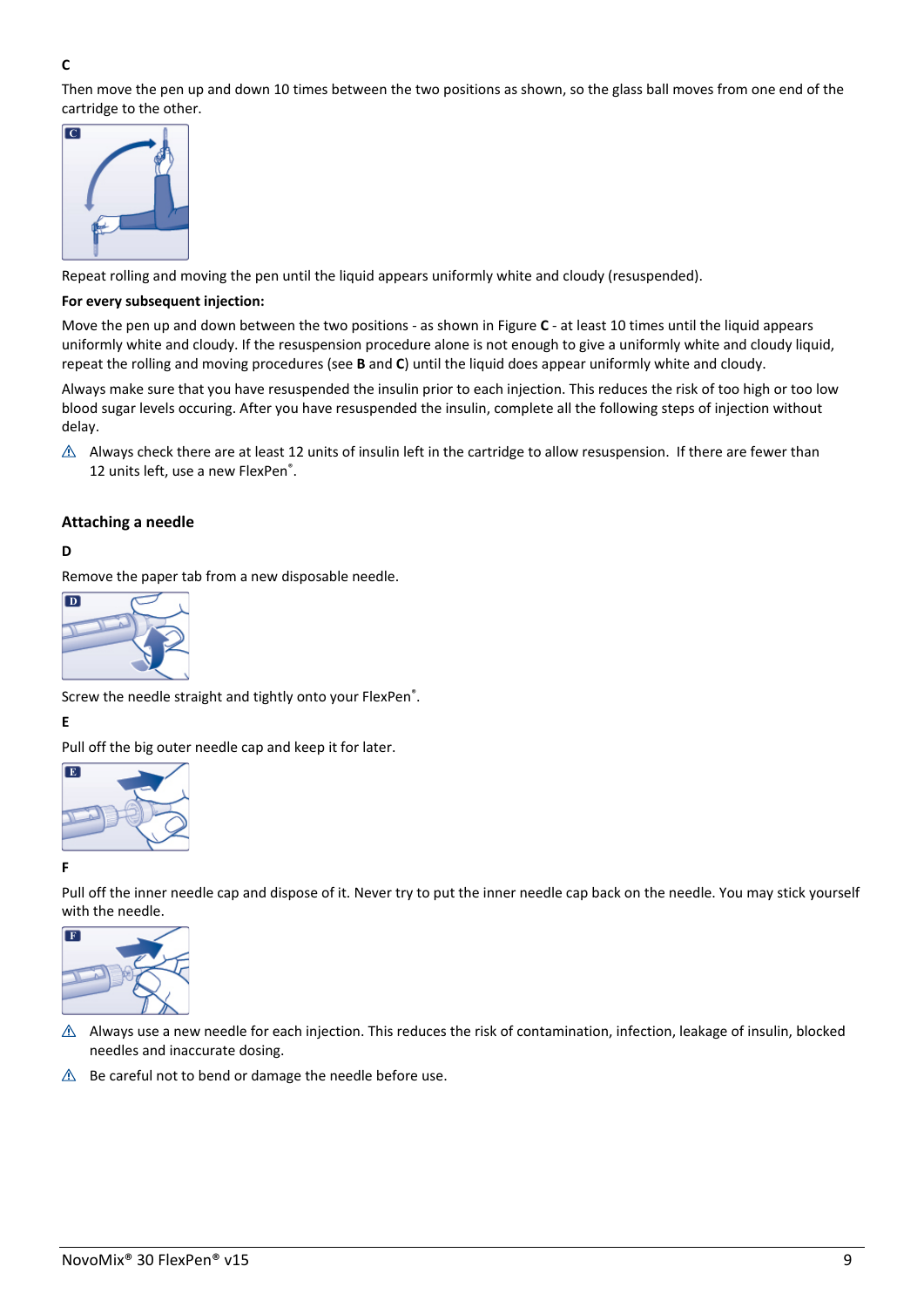## **Checking the insulin flow**

**Prior to each injection, small amounts of air may collect in the cartridge during normal use. To avoid injection of air and ensure proper dosing:**

#### **G**

Turn the dose selector to select 2 units.



**H** 

Hold your FlexPen<sup>®</sup> with the needle pointing upwards and tap the cartridge gently with your finger a few times to make any air bubbles collect at the top of the cartridge.



**I** 

Keeping the needle upwards, press the push-button all the way in. The dose selector returns to 0.

A drop of insulin should appear at the needle tip. If not, change the needle and repeat the procedure no more than 6 times. *If a drop of insulin still does not appear, the pen is defective, and you must use a new one.*



- $\triangle$  Always make sure that a drop appears at the needle tip before you inject. This makes sure that the insulin flows. If no drop appears you will not inject any insulin, even though the dose selector may move. This may indicate a blocked or damaged needle.
- $\triangle$  Always check the flow before you inject. If you do not check the flow, you may get too little insulin or no insulin at all. The may lead to too high blood sugar levels.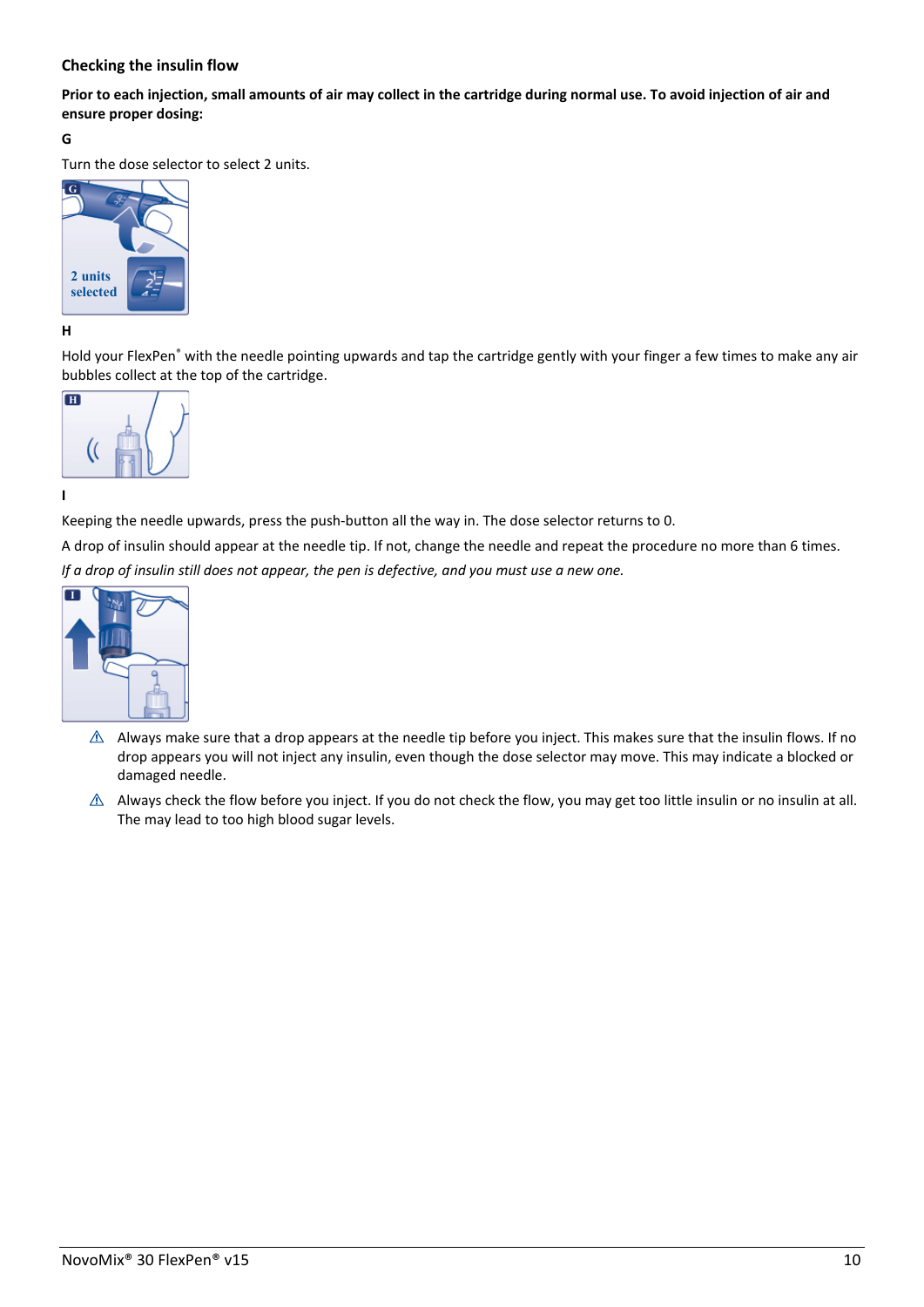## **Selecting your dose**

#### **Check that the dose selector is set at 0.**

**J** 

Turn the dose selector to select the number of units you need to inject. The dose can be corrected either up or down by turning the dose selector in either direction until the correct dose lines up with the pointer. When turning the dose selector, be careful not to push the push-button as insulin will come out.

You cannot select a dose larger than the number of units left in the cartridge.



- $\triangle$  Always use the dose selector and the pointer to see how many units you have selected before injecting the insulin.
- $\triangle$  Do not count the pen clicks. If you select and inject the wrong dose, your blood sugar level may get too high or too low. Do not use the residual scale, it only shows approximately how much insulin is left in your pen.

#### **Making the injection**

#### **Insert the needle into your skin. Use the injection technique shown by your doctor or diabetes education nurse.**

**K** 

Inject the dose by pressing the push-button all the way in until 0 lines up with the pointer. Be careful only to push the pushbutton when injecting. Turning the dose selector will not inject insulin.



#### **L**

Keep the push-button fully depressed and let the needle remain under the skin for at least 6 seconds. This will make sure you get the full dose. Withdraw the needle from the skin, then release the pressure on the push-button.

Always make sure that the dose selector returns to 0 after the injection. If the dose selector stops before it returns to 0, the full dose has not been delivered, which may result in too high blood sugar levels.